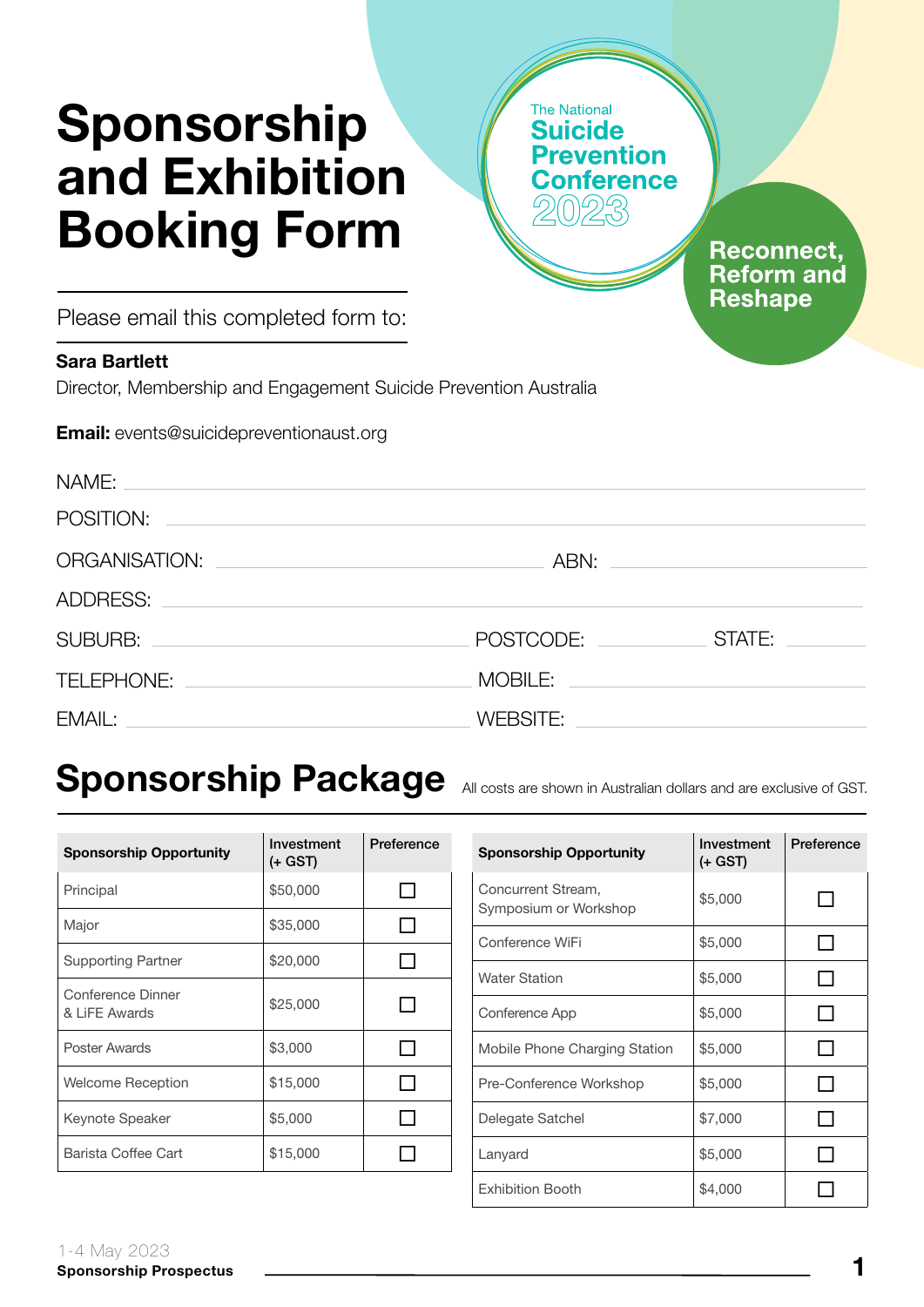# Payment

Sponsorship/Exhibition confirmation and a tax invoice will be sent upon receipt of your booking form.

#### Pay by credit card

Please charge my:



 $\Box$  VISA  $\Box$  MASTER CARD  $\Box$  AMEX

Note that all credit card transactions for sponsorship and exhibition amounts will incur a fee of 3.3%

#### Pay by Electronic Funds Transfer (EFT)

National Suicide Prevention Conference 2023 An invoice will be raised and sent to you from Suicide Prevention Australia Please email remittance advice to **events@suicidepreventionaust.org** 

### I have read the cancellation policy below and accept all of its conditions:

NAME:

SIGNED: DATE:

**The National Suicide** 

**Prevention** onference

> **Reconnect. Reform and Reshape**

#### TERMS & CONDITIONS

Exhibition and Sponsor Terms and Conditions:

All sponsors and exhibitors must agree to the following terms and conditions for sponsoring and/or exhibiting at the 2023 National Suicide Prevention Conference (NSPC). Confirmation of sponsorship or exhibition space can only be made upon receipt of a completed 'Booking Form' and payment of 50% deposit, the full balance of which must be received by 4 November 2022. All sponsorship opportunities are allocated on a first-come, first-served basis. If you have chosen an option that is already sold out, you will be contacted to arrange an alternative option acceptable to your organisation. Cancellation of sponsorship or exhibition space must be received in writing on or before 22 July 2022. Cancellations received prior to 22 July 2022 will receive a refund of any monies received, less a \$250 administration fee. For cancellations between 22 July 2022 and 20 November 2023, 10 per cent of the Sponsorship/Exhibition Contribution will apply. For cancelations between between 18 November 2022 and 3 March 2023, 50 per cent of the Sponsorship/Exhibition Contribution will apply. For cancellations received after 3 March 2023, Suicide Prevention Australia (SPA) reserves the right to retain all monies unless a replacement sponsor can be found. While every reasonable precaution is taken, the organisers expressly decline responsibility for any loss or damage which may befall the person or property of the exhibitor from any cause whatsoever. Exhibitors are required to take out adequate cover, especially public liability insurance. Public liability insurance is not included in the booth cost. Exhibitors are requested to provide a certificate of cover from their insurer which is in excess of \$10,000,000 to the Conference Secretariat. Public liability insurance cover can be purchased at an additional cost from the conference insurer. Please contact the Conference Secretariat if you wish to obtain cover through the conference insurer. If SPA cannot hold the 2023 National Suicide Prevention Conference (NSPC) due to acts of God, government or other events beyond our control, sponsors and exhibitors will receive a proportionate refund of any monies available after fixed costs have been met. SPA or the Conference Secretariat is not responsible for any further costs incurred by sponsors and exhibitors in connection with the event. The sponsor/exhibitor is responsible for providing artwork, logos and text as relevant by the due dates. SPA and the Conference Secretariat take no responsibility for publishing artwork, logos or text received after the due date or in an incorrect format. Exhibitors will receive an exhibitor manual before the Conference containing due dates, bump-in and bump out-requirements and other information.